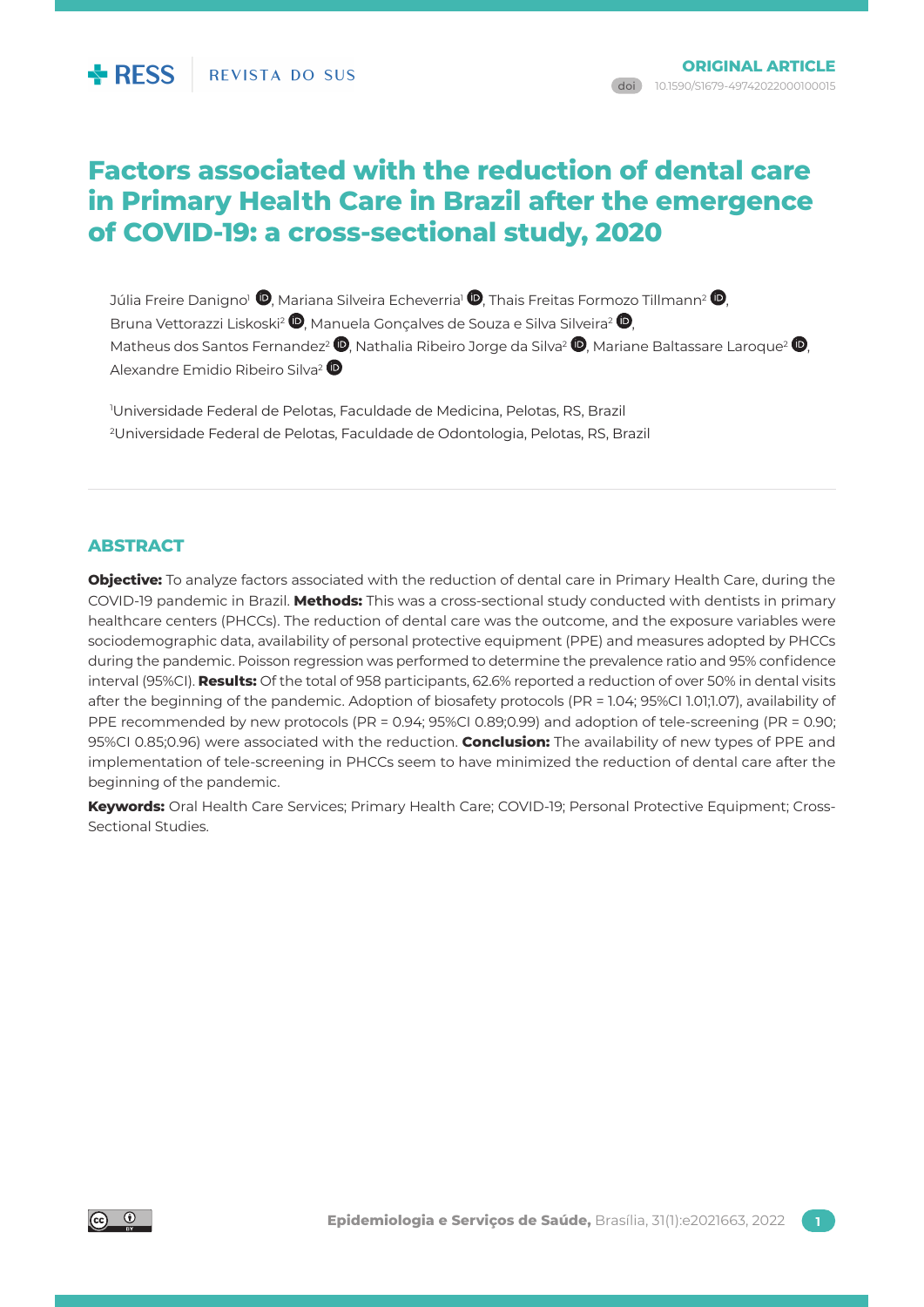# **INTRODUCTION**

In March 2020, the World Health Organization (WHO) declared COVID-19 a pandemic.<sup>1</sup> According to data made available by Johns Hopkins University, as of early February 2022, the COVID-19 pandemic had affected 386,891,974 people and caused 5,707,157 deaths worldwide. Brazil has been one of the hardest hit countries by the pandemic. It holds the third highest number of cases and the second highest death toll, in the world.<sup>2</sup>

The spread of SARS-CoV-2 virus during aerosol generating procedures makes dentistry one of the professions at highest risk of COVID-19 transmission, with the risk of contagion for both the professional and users of dental services, through cross infection.<sup>3</sup> Therefore, the American Dental Association recommended dentists postponed elective dental procedures, concentrating only on dental emergencies.4

In Brazil, the Ministry of Health, Agência Nacional de Vigilância Sanitária (Anvisa), Conselho Federal de Odontologia (CFO) and dental organizations also recommended that elective dental procedures should be limited during the pandemic.<sup>5,6</sup> Some of these reductions have already been documented in the literature. A survey conducted at the beginning of the pandemic, involving Brazilian dentists who work in the public and private sectors, showed a 95% reduction in dental procedures, with a greater activity restriction in the hardest hit regions by the pandemic.6 Studies that assessed the number of dental procedures performed in the Brazilian National Health System (SUS), based on data available on the Brazilian National Health System Information Technology Department (DATASUS), showed a reduction of almost 90% in pediatric dental care.<sup>7</sup> 66.7% in the fabrication for dentures $8$  and 68.8% in oral biopsies $9$  during the pandemic, compared to the period prior to COVID-19.

In addition to the measures to limit elective dental care, the use of additional personal protective equipment (PPE), which were not part of the routine care prior to the pandemic, was also recommended in order to control COVID-19

| <b>Study Contributions</b>          |                                                                                                                                                                                                                                                                               |  |  |
|-------------------------------------|-------------------------------------------------------------------------------------------------------------------------------------------------------------------------------------------------------------------------------------------------------------------------------|--|--|
| <b>Main results</b>                 | Adoption of biosafety<br>protocols may have<br>contributed to the<br>reduction of dental care<br>after the emergence of<br>COVID-19. However, the<br>availability of PPE and<br>the implementation of<br>tele-screening in PHCCs<br>may have minimized this<br>reduction.     |  |  |
| <b>Implications</b><br>for services | Adoption of biosafety<br>protocols should be<br>maintained in order to<br>make PHCC environment<br>safer. However,<br>adjustments are needed<br>to reduce the pent-up<br>demand for dental care<br>and mitigate the impact<br>of COVID-19 on oral health<br>indicators.       |  |  |
| <b>Perspectives</b>                 | Currently, given the<br>progress on vaccination<br>against COVID-19 in Brazil,<br>it is expected that there<br>will be a resumption of<br>dental care in PHCCs.<br>and that the decrease<br>in pent-up demand has<br>already been part of dental<br>manager planning process. |  |  |

transmission in the dental office environment. According to biosafety manuals, in the scenario of the COVID-19 pandemic, professionals should perform dental procedures wearing a waterproof cross back apron, cap, gloves, facial respirator (N95 or similar), surgical mask, goggles and face shields.5,10 However, the high demand and increase in PPE prices, in addition to the priority allocation of the use of this equipment by health professionals providing care to people with COVID-19, caused scarcity of this equipment, which may have affected dental procedures globally.<sup>11</sup>

In order to reduce the impact on the population oral health, given the reduction of dental care during the COVID-19 pandemic, especially among

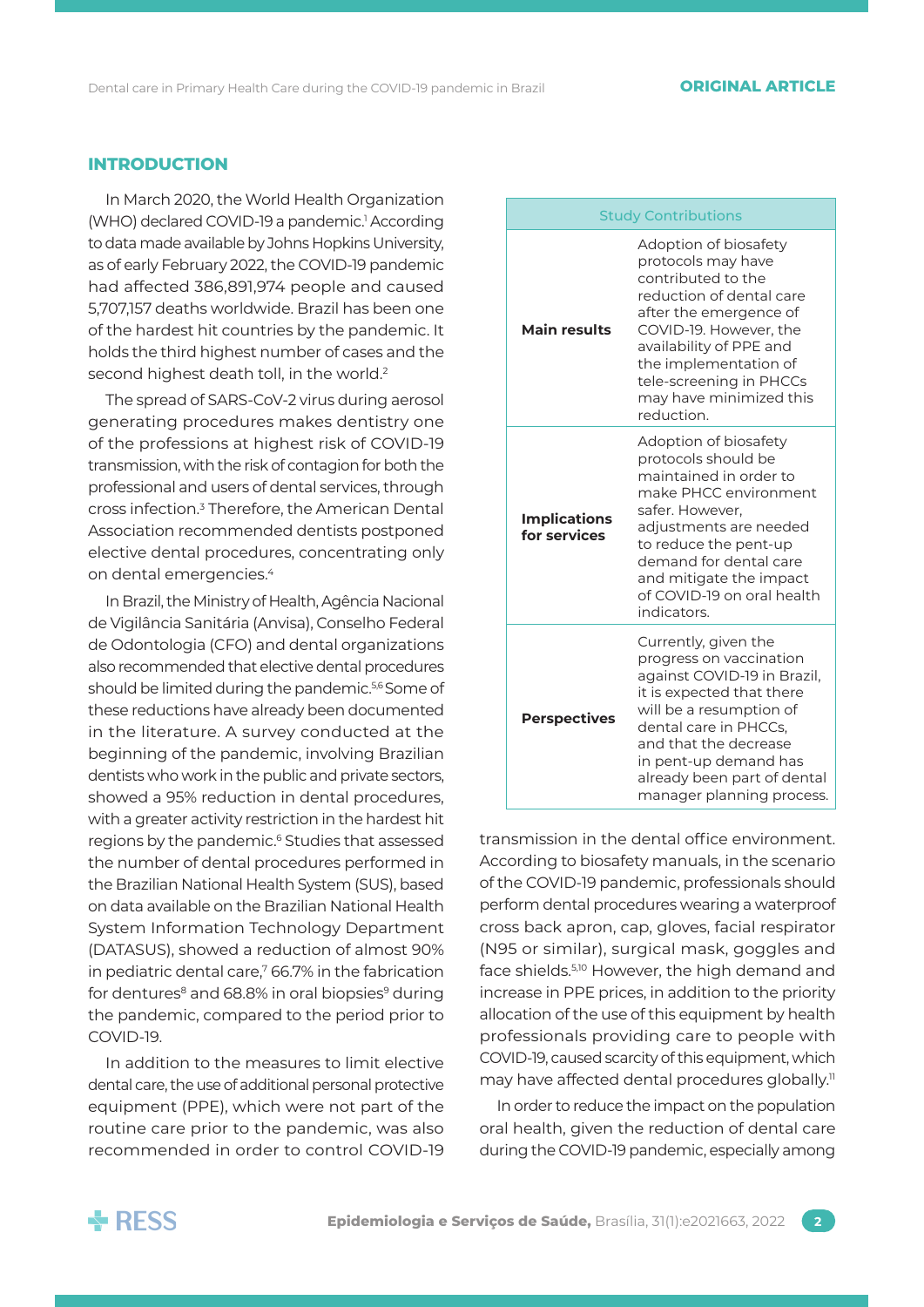the most vulnerable individuals, a situational diagnosis is necessary to develop strategies to cope with the problem. Despite the large number of publications on COVID-19 in 2020, no studies were found to evaluate the factors associated with the reduction in the number of dental procedures performed in primary health care (PHC) in Brazil. The objective of this work was to analyze the factors associated with the reduction in the number of dental procedures performed in PHC, in Brazil during the COVID-19 pandemic.

#### **METHODS**

This study was reported according to the recommendations of the Checklist for Reporting Results of Internet E-Surveys (CHERRIES).<sup>12</sup> This was a cross-sectional study conducted with dentists working in PHC, in Brazil, that is, those who are linked to some PHCCs in the public health service and answered an online questionnaire.

Recent data show that Brazil has more than 360,000 dentists, of whom approximately 26.0% (95,000) work in the public health sector, $13$  at different levels of care, notwithstanding unevenly distributed among the national macro-regions: most of them in the states of São Paulo (28.0%), Minas Gerais (12.0%) and Rio de Janeiro (9.4%), and the lowest percentage in Roraima (0.3%).<sup>13</sup> The sample size was calculated using the OpenEPI©, a web-based software. Considering a 50% prevalence, 5.0% alpha and 30.0% of losses, it would be necessary the participation of 635 dentists from different regions of Brazil to estimate the prevalence that was proposed for the study, whose target population was comprised of dentists linked to PHCCs. The criteria for participation in the study were: being a dentist, working in a PHCC in Brazil and working in person at the time of data collection.

We used social media for the recruitment of dentists. In order to disseminate the study, the researchers shared the link to access the questionnaire on the study Instagram® account (@saude.bucal\_covid19) and on Facebook groups®, more specifically, 'Odontologia do Brasil' and

'Odontologia e o SUS'. In addition, outreach emails were sent to a total of 21,404 dentists working in the public sector.

Data collection included the development of an online self-administered questionnaire on dental care conditions at PHCCs, after the emergence of COVID-19. The instrument was stored on Google® Forms between July 28 and August 17, 2020. Strategies were carried out to check the consistency of the data obtained in this study. Initially, a self-administered questionnaire was developed, in which the participants answered all questions related to their PHCC. In addition, the selection of a single answer option was applied to all questions, and the items provided a nonapplicable answer option, as 'not applicable'. Thus, there were no questions left unanswered. Finally, the verification of duplicate questionnaires was performed by checking the e-mails provided by the participants during the study. When there were two or more questionnaires that had been registered using the same e-mail address, the last one was the questionnaire that we took into consideration.

The items of the questionnaire were pretested by ten dentists working in the public sector, although linked to medium complexity services. Each participant evaluated the clarity of the survey questions. The evaluators answered the questionnaire and recorded the time of completion, and pointed out the questions to be reviewed by the researchers. The mean time of completion of the questionnaire was 12 minutes.

The questionnaire was developed in five blocks, separated according to the themes listed below.

- a) Region of Brazil where he/she works: North; Northeast; Midwest; Southeast; South.
- b) Monitoring measures and biosafety protocols adopted by the PHCC after the emergence of COVID-19:
	- Implementation of the tele-screening service (yes; no); and
	- adoption of new biosafety protocols (yes; no).

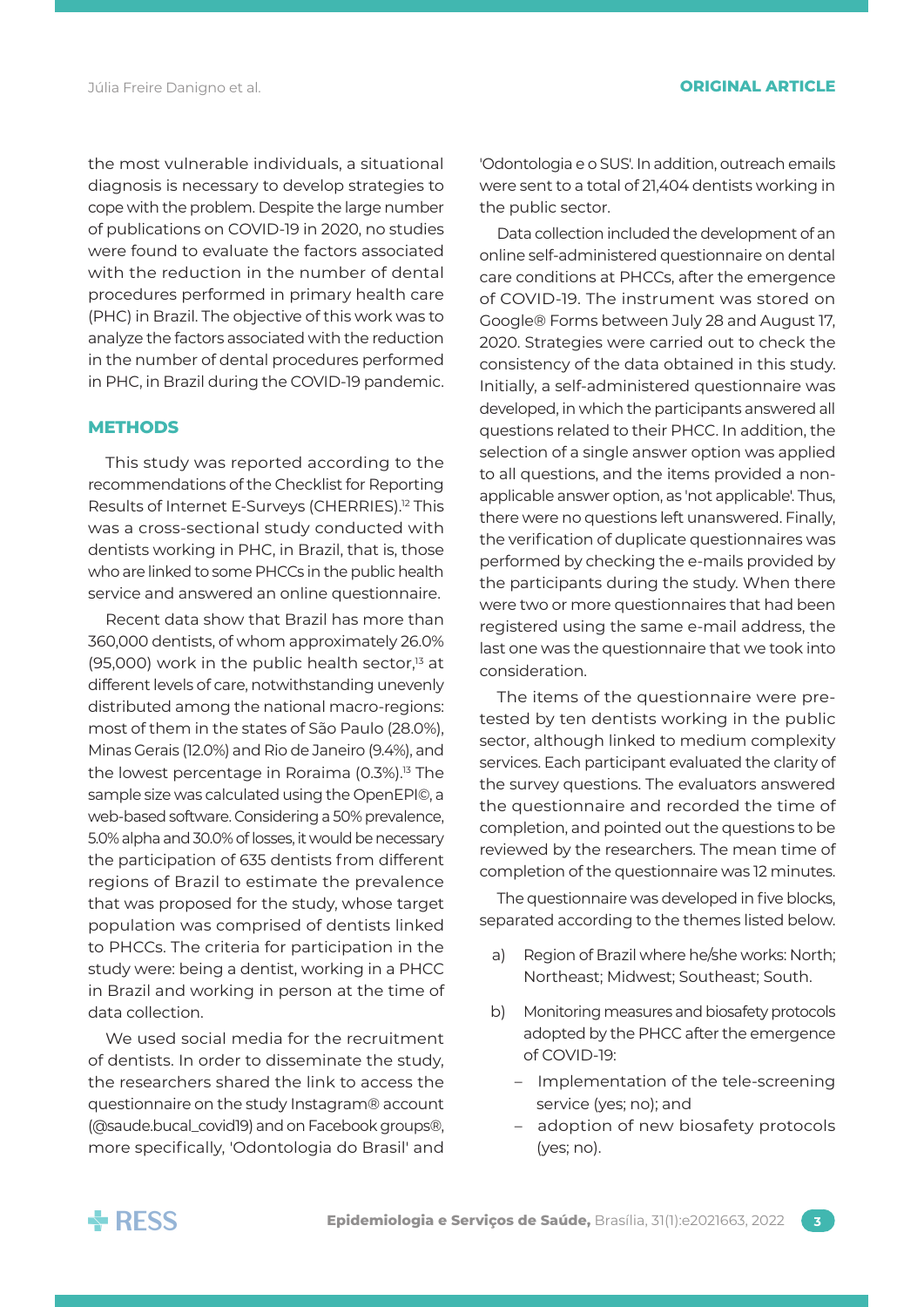- c) Information related to the PPE used by dental professionals:
	- availability of all types of mandatory PPE for dental care, recommended by biosafety protocols after the emergence of COVID-19, which were not previously part of dental practice (N955/PFF2 mask, disposable apron and face shield), being considered as 'yes' when the three types of PPE were available and 'no' when at least one type of PPE was not available); and
	- a sufficient number of surgical masks, gloves and goggles (mandatory PPE), frequently used, that is, they were used in dental practice before the emergence of COVID-19; for each type of PPE, the participant answered the question: *Was the amount of 'equipment named PPE' sufficient for all dental visits in the last month?* (yes; no), being considered sufficient when the participant answered 'yes' to all types of PPE, and insufficient when the participant answered 'no' to at least one type of PPE.
- d) Information related to the dentist:
	- observes risk of COVID-19 infection during dental care (yes; no);
	- has already been diagnosed with COVID-19 (yes; no); and
	- has already taken the COVID-19 test (yes; no).

The outcome analyzed in this study was the proportional reduction in the number of dental procedures during the COVID-19 pandemic, compared to the period prior to its emergence. The information of the outcome was obtained through the following questions: *On average, how many people, per shift, used to be seen at your PHCC before the emergence of COVID-19?* and *On average, how many people, per shift, have been seen at your PHCC after the emergence of COVID-19?* The answers were collected in a discrete numerical way, and subsequently, organized into two categories for analysis purposes: reduction below 50.0%; reduction above 50.0%.

Statistical data analysis was performed using Stata 15.0 software (StataCorp LP; College Station, TX, USA). Initially, descriptive analyses were performed using absolute and relative frequencies, mean and standard deviation (SD). The association of the outcome (reduction of dental care after the emergence of the COVID-19 pandemic) with the exposure variables studied was analyzed using Pearson's chi-square test. Then, the prevalence ratios (PR) and their respective 95% confidence intervals (95%CI) were estimated by means of Poisson regression analysis, with robust variance adjustment. The model was adjusted applying the backward stepwise method, and the variables with level of association presenting p-value ≤0.20 were maintained. The selection of variables was carried out based on the hierarchical theoretical model presented in Figure 1A. For all statistical tests, a significance level of 5% was considered.

The study received a favorable opinion from the Research Ethics Committee of the Faculty of Medicine of the Universidade Federal de Pelotas (CEP/FAMED/UFPel) on June 29, 2020. Certificate of Submission for Ethical Appraisal (CAAE) No. 33837220.4.00005317. All participants were informed about the objectives of the study and were assured about the confidentiality of the information provided. Those who agreed to participate had access to the electronic Free and Informed Consent Form and the questionnaire itself, which could only be read and answered after their 'acceptance' to participate.

# **RESULTS**

958 dentists answered the questionnaire between July 28 and August 17, 2020. Table 1 shows the characteristics of dentists who performed dental treatments in the PHCCs in Brazil, during that period.

Among the respondents, 502 (52.4%) were from the South region. With regard to PPE, 219 (23.0%) professionals reported that the mandatory PPE recommended by the new biosafety protocols related to COVID-19 (N95/PFF2 mask, disposable

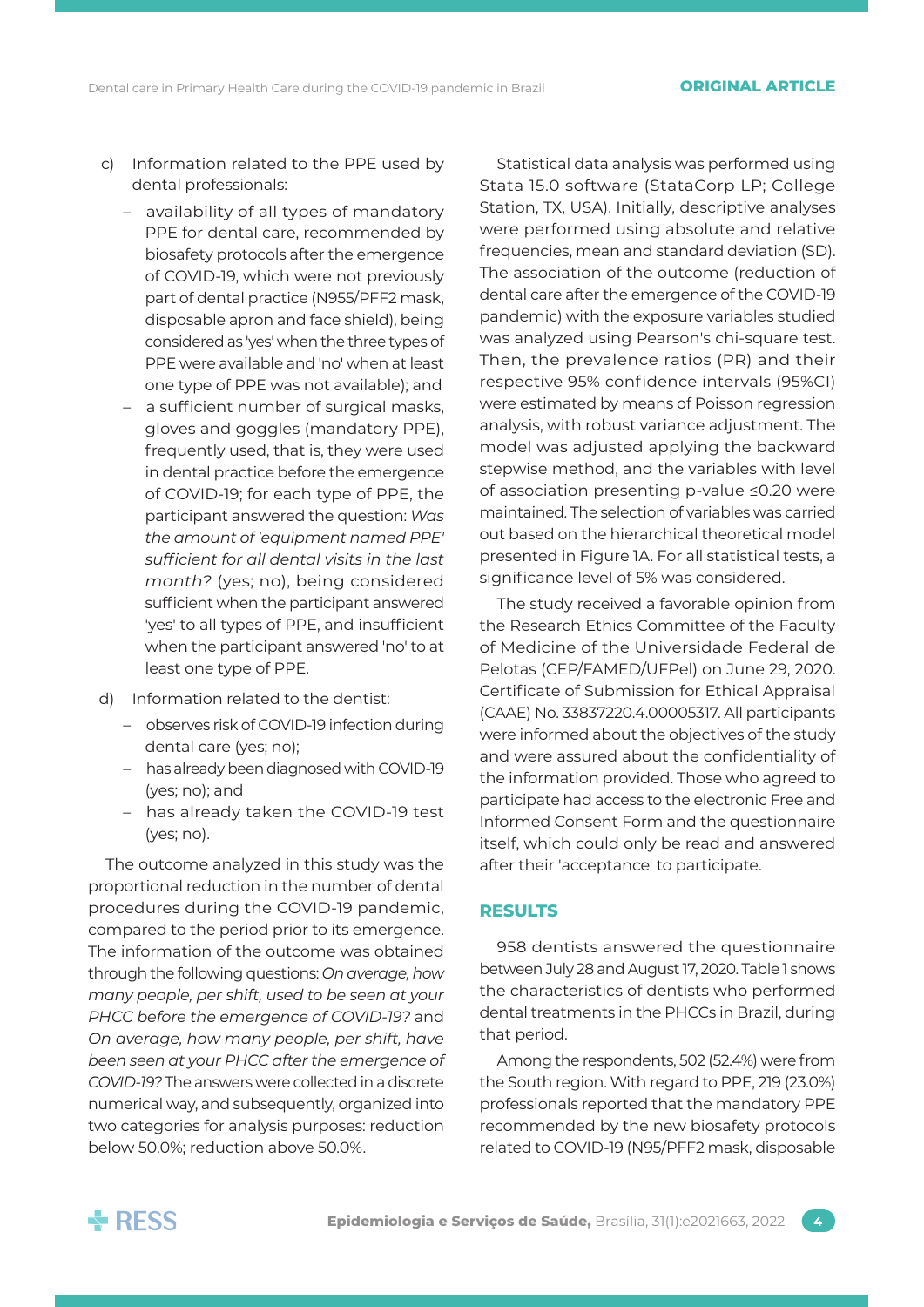

a) PPE: Personal protective equipment; b) CFO: Conselho Federal de Odontologia (Federal Board of Dentistry).

# **Figure 1A – Conceptual theoretical model of reduction in dental procedures after the emergence of the COVID-19 pandemic and its associated factors, Brazil, 2020**

apron and face shield) was not made available, while 210 (25.3%) reported that the PPE used in routine dental care, prior to the COVID-19 pandemic, was not sufficient to provide dental care. Regarding the risk of infection caused by the SARS-Cov-2 virus, 897 (93.6%) reported that dental professionals were at risk of infection during dental care. At the time of the interview, 878 (94.9%) reported that they had not been diagnosed with COVID-19 and 630 (66.0%) reported having taken SARS-Cov-2 test at least once. Regarding the adoption of monitoring measures and biosafety protocols related to COVID-19 by the PHCC, 729 (76.1%) reported absence of tele-screening and 607 (69.0%) reported the adoption of new biosafety protocols. A total of 600 (62.6%) dentists reported a reduction of more than 50.0% in dental visits per shift at the PHCC, compared to the period before the beginning of the pandemic (Table 1).

Table 2 shows the average number of people receiving care per shift and by region of Brazil, before and during the COVID-19 pandemic. The highest average number of individuals receiving care per shift before the pandemic was 10.6 (SD = 5.9), in the North region, and the lowest, 7.9 (SD = 3.8) individuals in the South region. During the pandemic, the highest average number of individuals receiving care per shift was 4.5 (SD = 4.6), in the Northeast region, and the lowest average was 2.9 (SD = 1.9) in the Midwest region.

Table 3 shows the results of the bivariate analysis of the association between exposure variables and the reduction in the number of dental visits after the beginning of the COVID-19 pandemic. It could be seen statistically significant difference in the region of Brazil ( $p = 0.040$ ), availability of all types of mandatory PPE recommended by the new biosafety protocols after the emergence

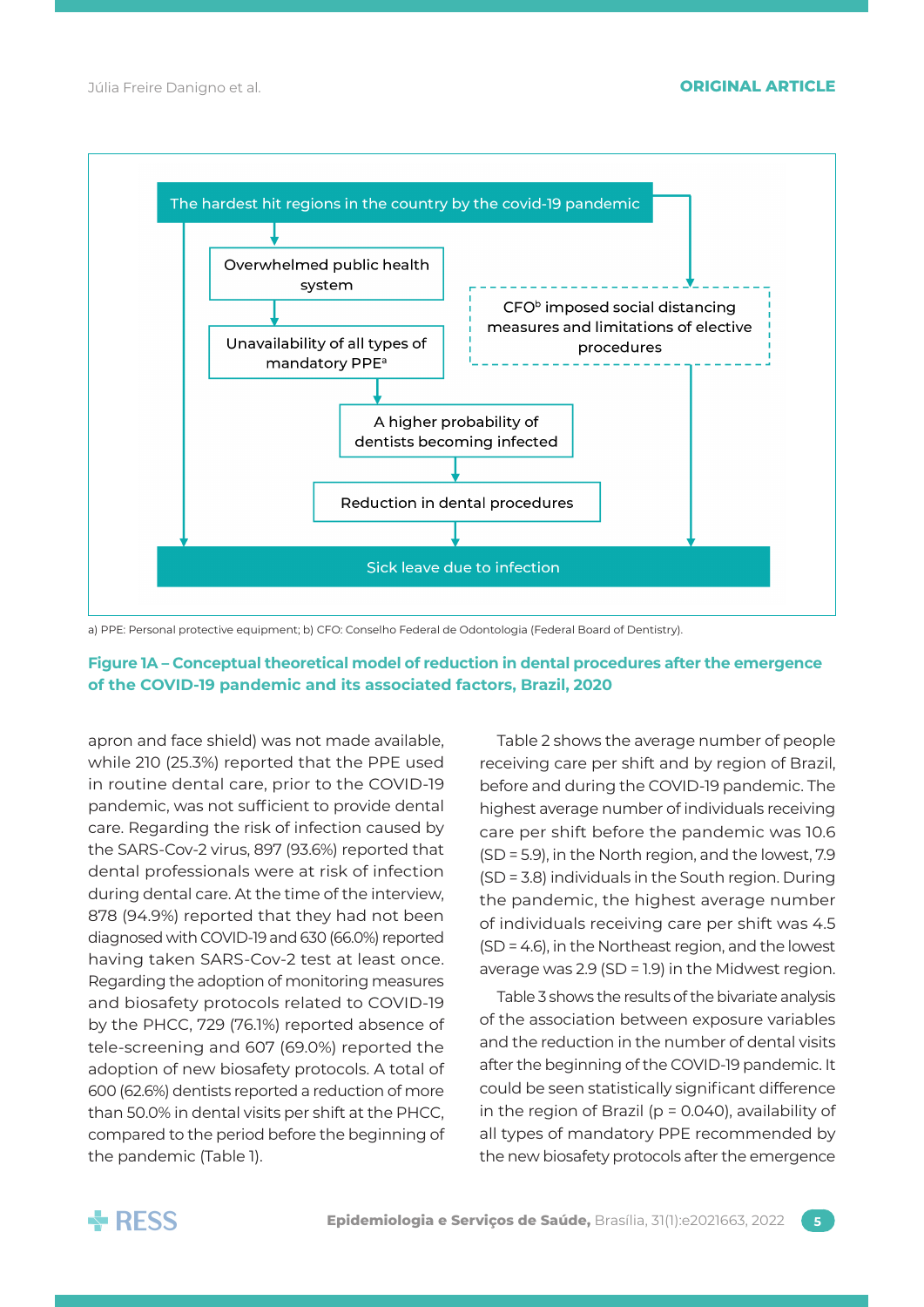| <b>Variables</b>                                                                             | n   | %    |
|----------------------------------------------------------------------------------------------|-----|------|
| <b>Regions of Brazil</b>                                                                     | 958 |      |
| North                                                                                        | 29  | 3.0  |
| <b>Northeast</b>                                                                             | 180 | 18.8 |
| Midwest                                                                                      | 53  | 5.5  |
| Southeast                                                                                    | 194 | 20.3 |
| South                                                                                        | 502 | 52.4 |
| All types of PPE <sup>a</sup> recommended by the new protocols have been made<br>availableb  | 951 |      |
| <b>No</b>                                                                                    | 219 | 23.0 |
| Yes                                                                                          | 732 | 77.0 |
| PPE <sup>a</sup> for clinical routine prior to the pandemic has been sufficient <sup>c</sup> | 830 |      |
| <b>No</b>                                                                                    | 210 | 25.3 |
| Yes                                                                                          | 620 | 74.7 |
| Risk for SARS-Cov-2 infection in professionals                                               | 958 |      |
| Yes                                                                                          | 897 | 93.6 |
| <b>No</b>                                                                                    | 61  | 6.4  |
| The PHCC <sup>d</sup> has tele-screening for COVID-19                                        | 958 |      |
| Yes                                                                                          | 229 | 23.9 |
| <b>No</b>                                                                                    | 729 | 76.1 |
| The PHCC <sup>d</sup> has adopted COVID-19 protocols                                         | 880 |      |
| Yes                                                                                          | 607 | 69.0 |
| <b>No</b>                                                                                    | 273 | 31.0 |
| The professional has already been diagnosed with COVID-19                                    | 925 |      |
| Yes                                                                                          | 47  | 5.1  |
| <b>No</b>                                                                                    | 878 | 94.9 |
| The professional has already taken the COVID-19 test                                         | 955 |      |
| Yes                                                                                          | 630 | 66.0 |
| No                                                                                           | 325 | 34.0 |
| Reduction in dental visits in PHC <sup>e</sup> during the COVID-19 pandemic >50.0%           | 958 |      |
| <b>No</b>                                                                                    | 358 | 37.4 |
| Yes                                                                                          | 600 | 62.6 |

# **Table 1 – Frequency distribution of demographic information and characteristics of Primary Health Care dentists linked to primary health centers, Brazil, 2020**

a) PPE: Individual protective equipment; b) PPE recommended by the new protocols: PFF2/N95 mask, disposable apron and face shield; c) PPE for clinical routine prior to the pandemic: surgical mask, goggles and gloves; d) PHCC: Primary Healthcare Center; e) PHC: Primary Health Care.

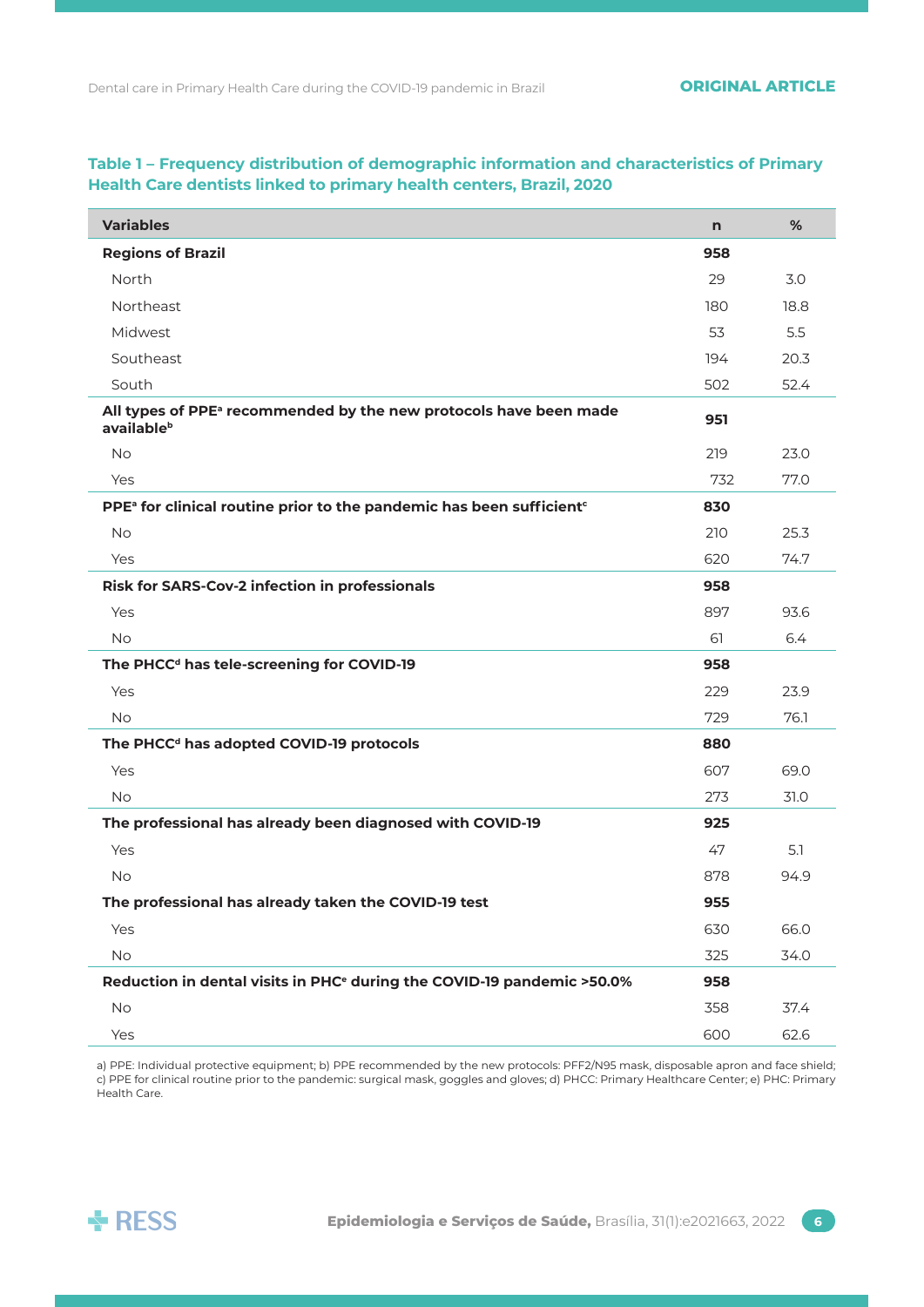|                          | Average number of dental visits per shift in PHC <sup>a</sup> |                      |                              |                      |
|--------------------------|---------------------------------------------------------------|----------------------|------------------------------|----------------------|
| <b>Regions of Brazil</b> | Before the COVID-19 pandemic                                  |                      | During the COVID-19 pandemic |                      |
|                          | Average (SDb)                                                 | p-value <sup>c</sup> | Average (SDb)                | p-value <sup>c</sup> |
| North                    | 10.6(5.9)                                                     |                      | 3.9(3.3)                     |                      |
| <b>Northeast</b>         | 10.4(5.9)                                                     |                      | 4.5(4.6)                     |                      |
| Midwest                  | 9.8(7.6)                                                      | < 0.001              | 2.9(1.9)                     | < 0.001              |
| Southeast                | 9.9(6.5)                                                      |                      | 3.6(2.5)                     |                      |
| South                    | 7.9(3.8)                                                      |                      | 3.2(2.2)                     |                      |

# **Table 2 - Average number of dental visits per shift in Primary Health Care, before and during the COVID-19 pandemic, by region of Brazil, 2020 (n = 958)**

a) PHC: Primary Health Care; b) SD: Standard deviation; c) Analysis of variance (ANOVA).

of COVID-19 (p = 0.035), availability of PPE in the routine prior to COVID-19 (p = 0.043) and adoption of new biosafety protocols by the PHCC (p = 0.027). The analysis of dental care in PHC, by region of Brazil, showed that 66.7% (95%CI 46.9;81.9) of the respondents in the North region, 59.3% (95%CI 51.9;66.3) in the Northeast, 82.3% (95%CI 69.3;90.6) in the Midwest, 64.2% (95%CI 56.9;70.6) in the Southeast and 64.8% (95%CI 60.5;69.0) in the South region reported a reduction of more than 50% in the number of visits after the emergence of the pandemic (Table 3).

Table 4 shows the prevalence ratios and their respective crude and adjusted confidence intervals, estimated using Poisson regression, of the association between the reduction in dental procedures in PHC during the COVID-19 pandemic and the study variables. In the adjusted regression analysis, the availability of all types of mandatory PPE recommended by new biosafety protocols (PR = 0.94; 95%CI 0.89;0.99) and the implementation of tele-screening service (RP = 0.90; 95%CI 0.85;0.96), could be seen as protective factors for the reduction above 50% in the number of dental visits during the pandemic. The adoption of biosafety protocols in dental care by the PHCC proved to be a risk factor for the reduction in the number of dental visits (above 50%) (PR = 1.04; 95%CI 1.01;1.07), although the strength of this association was weak.

Figure 1B shows the percentage of dentists who reported availability of PPE recommended by new biosafety protocols at PHCCs, in addition to the percentage of dentists who reported a sufficient amount of PPE used in the routine dental care at the PHCC before the COVID-19 pandemic. It can be seen that all types of PPE used in routine dental care before the pandemic were considered sufficient by most dentists, although 200 (22.9%) of these professionals reported insufficient availability of surgical masks after the emergence of the pandemic. Regarding the PPE recommended by the new biosafety protocols for clinical dental care, most dentists reported that the PPE was made available, but 77 (8.0%) affirmed that face shields were not made available.

### **DISCUSSION**

This is possibly the first study to evaluate the reduction in the number of dental visits in PHC during the COVID-19 pandemic. The results of the study demonstrated that i) the availability of the recommended PPE according to the new biosafety protocols, for dentists working in PHC, and ii) the implementation of the telescreening service at PHCCs, carried out by Health Departments, may have contributed to minimize the reduction of dental care after the beginning of the pandemic.

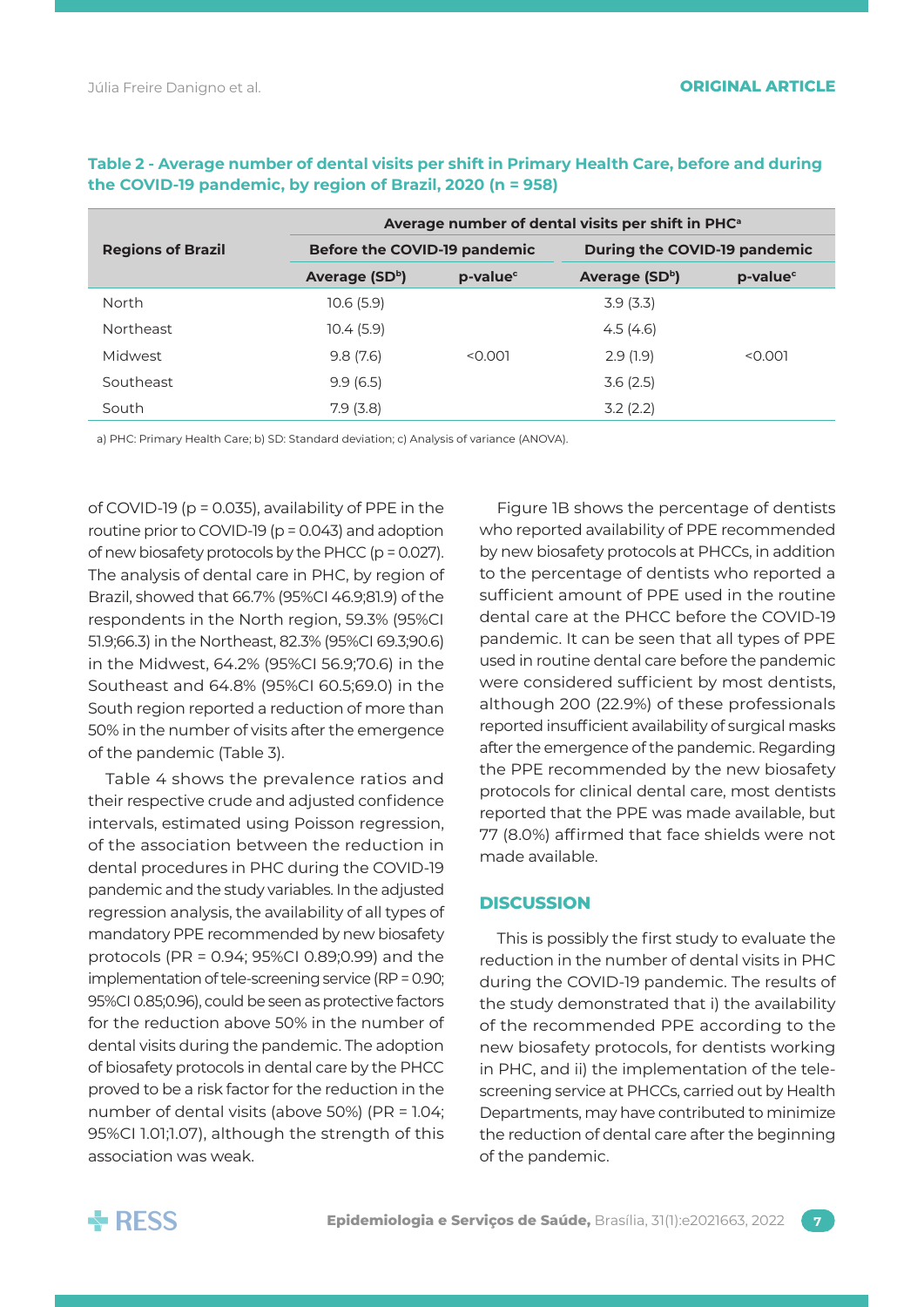| <b>Variables</b>                                  | Reduction of dental care in PHC during the COVID-19<br>pandemic >50.0% (%)                                          | $95\%$ CIb | p-value <sup>c</sup> |  |  |
|---------------------------------------------------|---------------------------------------------------------------------------------------------------------------------|------------|----------------------|--|--|
| Region of Brazil (n = 958)                        |                                                                                                                     |            |                      |  |  |
| North                                             | 66.7                                                                                                                | 46.9;81.9  |                      |  |  |
| <b>Northeast</b>                                  | 59.3                                                                                                                | 51.9;66.3  |                      |  |  |
| Midwest                                           | 82.3                                                                                                                | 69.3;90.6  | 0.040                |  |  |
| Southeast                                         | 64.2                                                                                                                | 56.9;70.6  |                      |  |  |
| South                                             | 64.8                                                                                                                | 60.5;69.0  |                      |  |  |
| $(n = 951)$                                       | All types of PPE <sup>d</sup> recommended by the new protocols have been made available <sup>e</sup>                |            |                      |  |  |
| <b>No</b>                                         | 55.7                                                                                                                | 49.0;62.2  | 0.035                |  |  |
| Yes                                               | 47.1                                                                                                                | 43.9;51.2  |                      |  |  |
|                                                   | PPE <sup>d</sup> for clinical routine prior to the pandemic has been sufficient <sup><math>f</math></sup> (n = 830) |            |                      |  |  |
| <b>No</b>                                         | 55.2                                                                                                                | 48.4;61.8  | 0.043                |  |  |
| <b>Yes</b>                                        | 47.1                                                                                                                | 43.9;51.1  |                      |  |  |
|                                                   | Risk for SARS-Cov-2 infection in professionals (n = 958)                                                            |            |                      |  |  |
| Yes                                               | 66.7                                                                                                                | 61.3;67.6  | 0.736                |  |  |
| <b>No</b>                                         | 64.5                                                                                                                | 53.8;77.4  |                      |  |  |
|                                                   | The PHCC has tele-screening for COVID-19 (n = 958)                                                                  |            |                      |  |  |
| Yes                                               | 64.9                                                                                                                | 57.2;69.9  | 0.761                |  |  |
| <b>No</b>                                         | 63.8                                                                                                                | 61.3;69.9  |                      |  |  |
| The PHCC has adopted COVID-19 protocols (n = 880) |                                                                                                                     |            |                      |  |  |
| Yes                                               | 67.0                                                                                                                | 63.2;70.7  | 0.027                |  |  |
| <b>No</b>                                         | 59.3                                                                                                                | 53.4;65.0  |                      |  |  |
|                                                   | The professional has already been diagnosed with COVID-19 (n = 925)                                                 |            |                      |  |  |
| Yes                                               | 63.8                                                                                                                | 49.1;76.3  | 0.891                |  |  |
| <b>No</b>                                         | 64.8                                                                                                                | 61.6;67.9  |                      |  |  |
|                                                   | The professional has already taken the COVID-19 test (n = 955)                                                      |            |                      |  |  |
| Yes                                               | 65.8                                                                                                                | 61.9;69.4  | 0.352                |  |  |
| <b>No</b>                                         | 62.7                                                                                                                | 57.1;67.9  |                      |  |  |

# **Table 3 – Distribution of variables of interest related to the reduction of dental care in Primary Health Care during the COVID-19 pandemic, Brazil, 2020**

a) PHC: Primary Health Care; b) 95%CI: 95% confidence interval; c) Pearson' chi-square test; d) PPE: Personal protective equipment; e) PPE recommended by the new protocols: PFF2/N95 mask, disposable apron and face shield; f) PPE for the clinical routine prior to the pandemic: surgical mask, goggles and gloves.

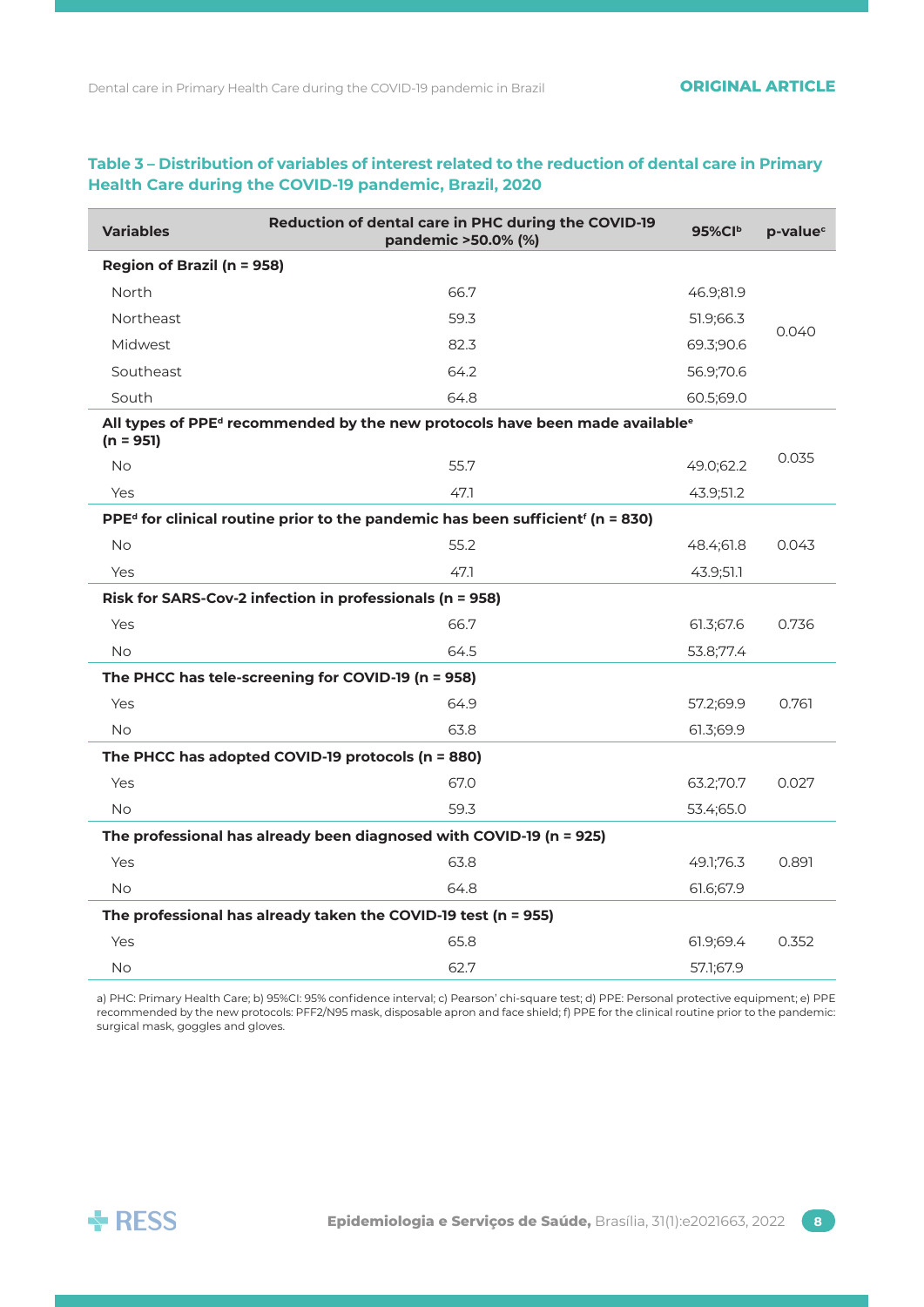| <b>Variables</b><br><b>PR</b> <sup>b</sup>                                                                          |                    | <b>Crude analysis</b> |                 |                    | <b>Adjusted analysisa</b>                                                                                      |         |
|---------------------------------------------------------------------------------------------------------------------|--------------------|-----------------------|-----------------|--------------------|----------------------------------------------------------------------------------------------------------------|---------|
|                                                                                                                     | 95%Cl <sup>c</sup> | p-value               | PR <sup>b</sup> | 95%Cl <sup>c</sup> | p-value                                                                                                        |         |
| <b>Region of Brazil (n = 928)</b>                                                                                   |                    |                       |                 |                    |                                                                                                                |         |
| Northeast                                                                                                           | 1.00 <sub>1</sub>  |                       |                 | 1.00 <sub>1</sub>  |                                                                                                                |         |
| North                                                                                                               | 1.06               | 0.93:1.20             |                 | 1.06               | 0.93;1.20                                                                                                      |         |
| <b>Midwest</b>                                                                                                      | 1.06               | 0.96;1.18             | 0.670           | 1.06               | 0.96;1.18                                                                                                      | 0.670   |
| Southeast                                                                                                           | 1.02               | 0.95;1.09             |                 | 1.02               | 0.95;1.09                                                                                                      |         |
| South                                                                                                               | 1.01               | 0.95;1.07             |                 | 1.01               | 0.95;1.07                                                                                                      |         |
|                                                                                                                     |                    |                       |                 |                    | All types of PPE <sup>d</sup> recommended by the new protocols have been made available <sup>e</sup> (n = 951) |         |
| <b>No</b>                                                                                                           | 1.00               |                       |                 | 1.00               |                                                                                                                |         |
| Yes                                                                                                                 | 0.94               | 0.90;0.99             | 0.020           | 0.94               | 0.89;0.99                                                                                                      | 0.042   |
| PPE <sup>d</sup> for clinical routine prior to the pandemic has been sufficient <sup><math>f</math></sup> (n = 830) |                    |                       |                 |                    |                                                                                                                |         |
| No                                                                                                                  | 1.00               |                       | 0.026           | 1.00               |                                                                                                                | 0.050   |
| Yes                                                                                                                 | 0.94               | 0.89;0.90             |                 | 0.95               | 0.90;1.00                                                                                                      |         |
| Risk for SARS-Cov-2 infection in professionals (n = 958)                                                            |                    |                       |                 |                    |                                                                                                                |         |
| <b>No</b>                                                                                                           | 1.00               | 1.00                  | 0.995           | 1.00 <sub>1</sub>  |                                                                                                                | 0.383   |
| Yes                                                                                                                 | 1.00               | 0.91;1.09             |                 | 0.94               | 0.84;1.06                                                                                                      |         |
| PHCC <sup>9</sup> has tele-screening for COVID-19 (n = 958)                                                         |                    |                       |                 |                    |                                                                                                                |         |
| <b>No</b>                                                                                                           | 1.00               |                       | 0.012           | 1.00               |                                                                                                                | < 0.001 |
| Yes                                                                                                                 | 0.94               | 0.90;0.98             |                 | 0.90               | 0.85;0.96                                                                                                      |         |
| PHCC <sup>9</sup> has adopted protocols (n = 907)                                                                   |                    |                       |                 |                    |                                                                                                                |         |
| <b>No</b>                                                                                                           | 1.00               |                       | 0.007           | 1.00               |                                                                                                                | < 0.001 |
| Yes                                                                                                                 | 1.03               | 1.01;1.05             |                 | 1.04               | 1.01;1.07                                                                                                      |         |
| The professional has already been diagnosed with COVID-19 (n = 925)                                                 |                    |                       |                 |                    |                                                                                                                |         |
| No                                                                                                                  | 1.00               |                       | 0.363           | 1.00               |                                                                                                                | 0.435   |
| Yes                                                                                                                 | 0.95               | 0.86;1.05             |                 | 0.95               | 0.85;1.06                                                                                                      |         |
| The professional has already taken the COVID-19 test (n = 955)                                                      |                    |                       |                 |                    |                                                                                                                |         |
| <b>No</b>                                                                                                           | 1.00               |                       | 0.575           | 1.00 <sub>1</sub>  |                                                                                                                | 0.604   |
| Yes                                                                                                                 | 1.01               | 0.96;1.05             |                 | 0.98               | 0.93;1.03                                                                                                      |         |

# **Table 4 – Crude and adjusted analysis of the association between reduction in dental procedures in Primary Health Care during the COVID-19 pandemic and variables of interest, Brazil, 2020**

a) Analysis adjusted using stepwise backward method, keeping in the model all variables with p-value less than or equal to 0.2. The choice of variables included was based on the hierarchical analysis model described in Figure 1A; b) PR: Prevalence ratio; c) 95%CI: 95% confidence interval; d) PPE: Personal protective equipment; e) PPE available: PFF2/N95 mask, disposable apron and face shield; f) Previous PPE: Surgical mask, goggles and gloves; g) PHCC: Primary Healthcare Center.

![](_page_8_Picture_5.jpeg)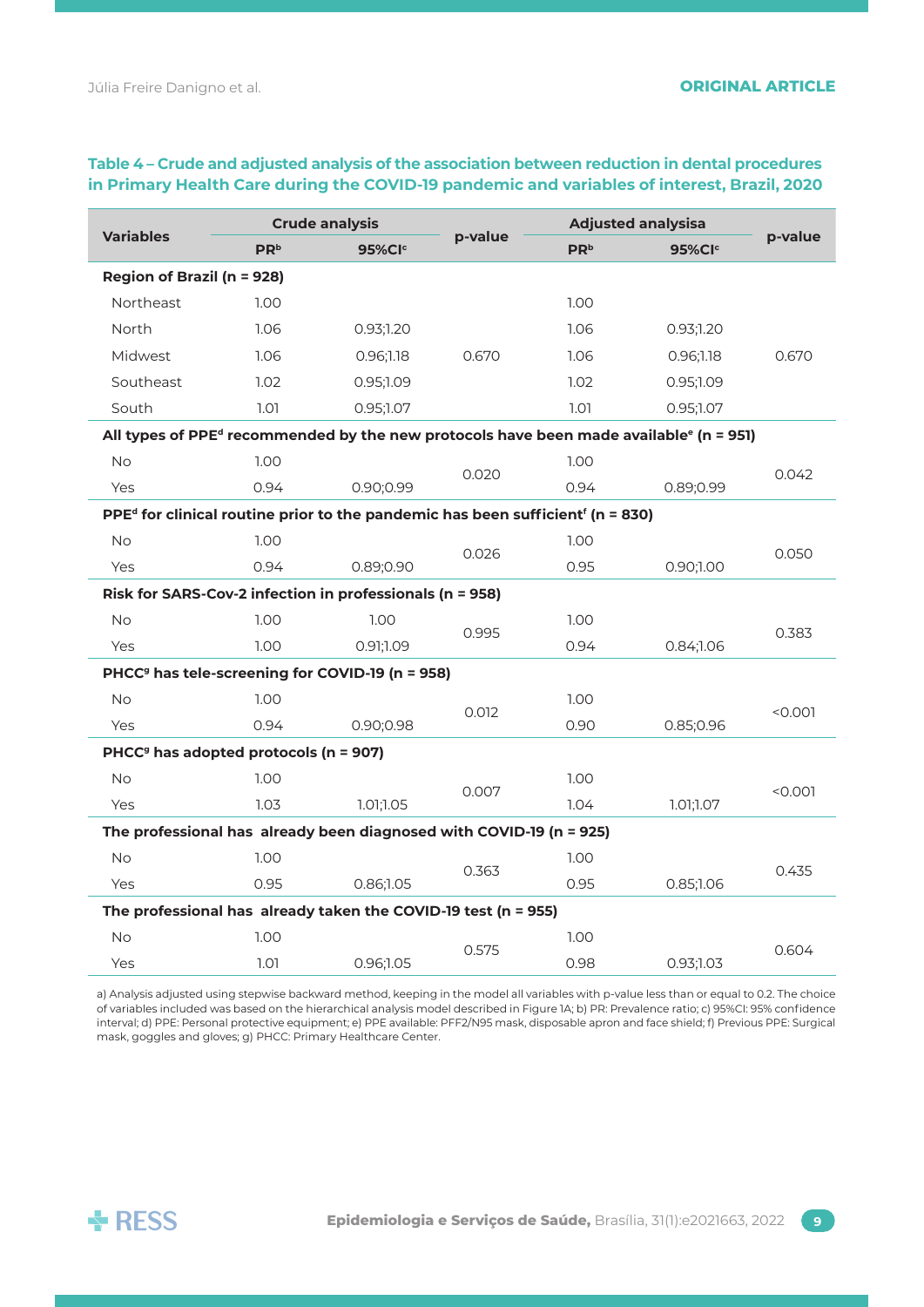The largest epidemiological study on the evolution of the prevalence of COVID-19 in Brazil (EPICOVID-19), showed that there were several epidemics occurring at the same time in Brazil: if some regions presented a high number of cases, in other regions the cases would increase to a lesser extent and at different times.<sup>14</sup> However, in this study, no association was identified between the reduction of dental care in PHC and the regions of Brazil, where the dentists worked. These differences can be explained by the fact

![](_page_9_Figure_3.jpeg)

a) PPE: Personal protective equipment; b) CFO: Conselho Federal de Odontologia (Federal Board of Dentistry).

**Figura 1B – Percentage of availability of personal protective equipment (PPE) recommended by the new protocols and percentage of sufficiency of PPE used in dental routine in Primary Health Care, before the COVID-19 pandemic, Brazil, 2020**

that most participants are from the South region, and by the period when data collection occurred, between July and August 2020, when this region reported a lower number of COVID-19 cases, compared to the number of cases in the other regions of the country.<sup>15</sup> A study conducted with dentists working in public and private sectors in Brazil in May 2020 found a greater reduction in dental activities in the hardest hit regions by the pandemic.<sup>6</sup>

The reduction of dental care (above 50%) in PHC, after the beginning of the pandemic, was associated with the unavailability of all new types of PPE and the insufficient amount of PPE in the routine dental care at PHCCs, reported by the dentists. It is worth highlighting that, if the number of dental visits had not been reduced, the scarcity of PPE would have represented an even more serious problem. Before the COVID-19 pandemic, developing countries had already been facing difficulties of access, unavailability and scarcity of personal protective equipment, leading to a low adherence to biosafety guidelines.16 However, in Brazil, it is worth emphasizing the importance of implementing policies capable of promoting the manufacturing of strategic essential inputs, such as PPE, especially in the most significant health emergencies, such as a pandemic.

The COVID-19 pandemic caused an increase in global demand for PPE and, consequently, an increase in prices, scarcity and inadequate use of these items.17-21 In addition, the supply of PPE, such as N95/PFF2 respirators and surgical masks, was prioritized for professionals responsible for providing health care to those with COVID-19.22 This problem has required national and international health authorities to publish guidance on the use, reuse and prolonged use of N95/PFF2 respirators.23,24 Prolonged use of PPE seems to be an effective and low-cost strategy to overcome the global shortage of respirators.25 This scenario of difficulty in the purchase and supply of PPE may have been one of the reasons

![](_page_9_Picture_9.jpeg)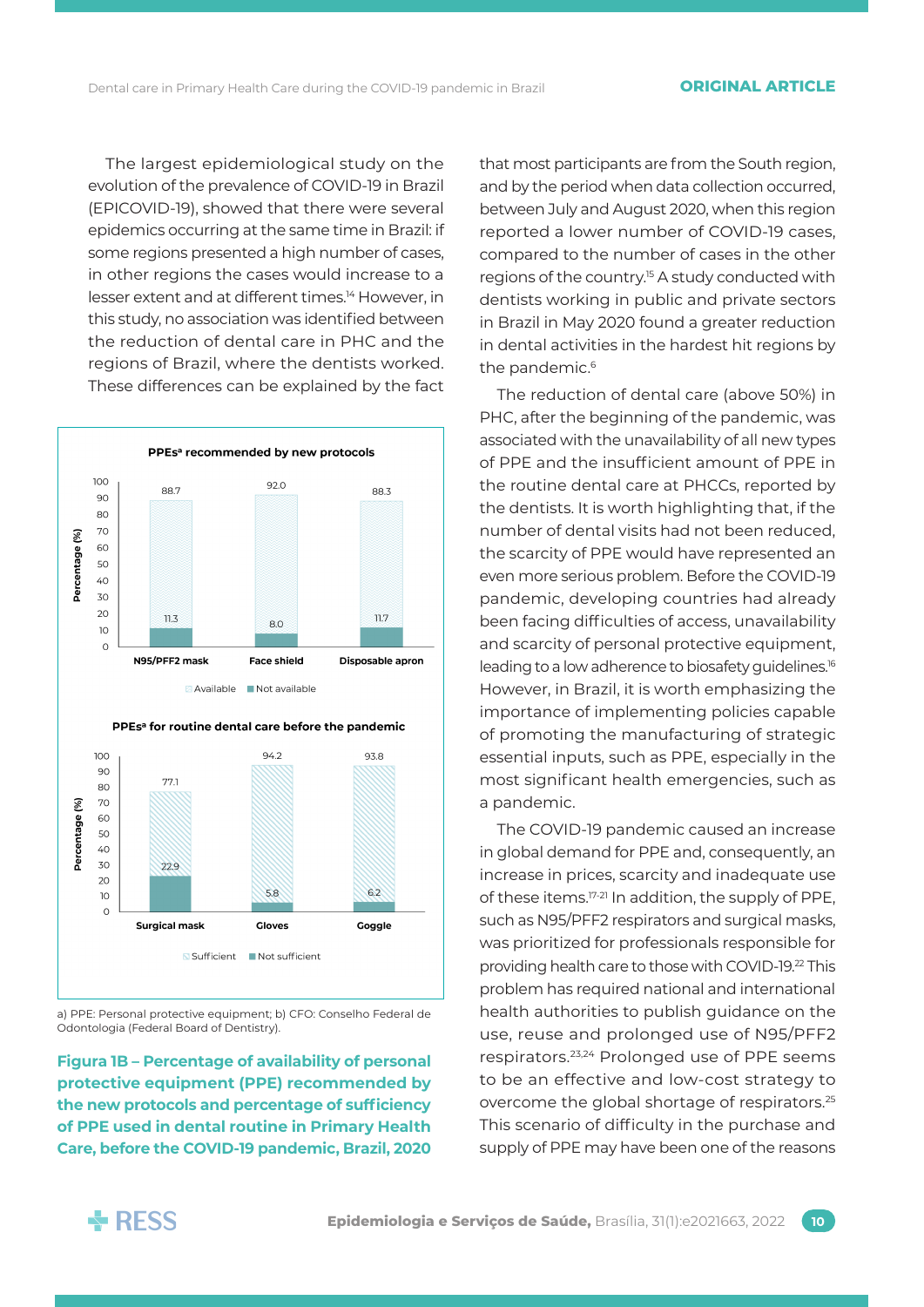for the reduction in the number of dental visits observed in this study.

The availability of all new types of PPE showed a protective effect in relation to the outcome studied. According to Simms et al. (2020).<sup>21</sup> professionals' perception of the inadequate use of protective equipment was significantly associated with symptoms of mental disorder, probable posttraumatic stress disorders, worse overall health and greater reporting of emotional problems. These problems can generate negative impacts on performing work safely. A review of the guidelines for prevention and control of respiratory infections revealed that the lack of PPE represented a serious problem for professionals and managers, and it was necessary to adjust the volume of supplies as infection outbreaks continued.26 Probably, the availability of new types of PPE has contributed to a greater confidence and safety of PHC dentists in the continuity of dental care, in order to explain the protective effect on the reduction of dental care at PHCCs observed in this study.

The adoption of biosafety protocols by PHCCs was associated with a reduction in daily dental care, above 50.0%, in relation to the number of dental procedures performed before the pandemic. International and national protocols recommend measures aimed at reducing user demand for these health services,<sup>4,5,27</sup> such as the prevention of droplet or aerosol-generating procedures, especially routine dental care procedures such as tartarectomy, endodontic access and cavity cleaning. In addition, dentists were recommended to try to perform the treatment in as few visits as possible, also limiting the number of professionals during the procedures, which may have led to a decrease in dental procedures that needed to be performed using four-handed technique.28,29 At the beginning of the pandemic, in March 2020, the Ministry of Health recommended that dentists from all over Brazil postponed elective treatments, limiting practice to urgent and emergency care, another fact that may have influenced the reduction in the number of visits found in this study, although data collection was performed between the fifth and sixth months after the beginning of the pandemic.<sup>4,28</sup>

Based on the experience gained from the previous outbreak of SARS-CoV and the available data on this virus and its associated disease, COVID-19, some specific measures have been suggested for the treatment of dental patients during this epidemic period.<sup>23,24,27</sup> Before the individual is given an appointment, protocols recommend that a tele-screening should be done via the internet or telephone, including questions about medical history and the presence of flulike symptoms such as fever, dry cough, sore throat, breathing difficulties, headache or muscle pain.4,10 If any of these symptoms are identified, the individual with suspected COVID-19 should be instructed to stay home, in isolation, and contact the health service as soon as possible, as recommended by the Centers for Disease Control and Prevention (CDC/USA).<sup>10</sup> The tele-screening service, which represented a contributing factor for the reduction of dental care, ensures that it is possible to maintain the number of dental visits at the same level as that one in the period prior to the pandemic. The tele-screening allows us to identify clearly the nature of dental care: emergency or routine care.

The main limitation of this study was the impossibility of obtaining a representative sample of Brazilian dentists working in PHC in Brazil, evidenced by the high proportion – about 50% – of participants working in the South region. However, it is worth mentioning that efforts were made by the researchers to contact the entire population of interest, having sent e-mails to all PHC dentists and disseminated the project to municipal managers, universities and dentistry groups on social media. Nevertheless, many dentists may not have answered the survey due to lack of internet access in the most remote areas, or because they were not aware that the research was ongoing.

Despite the limitations, this study collected data via an online questionnaire, at a time when

![](_page_10_Picture_9.jpeg)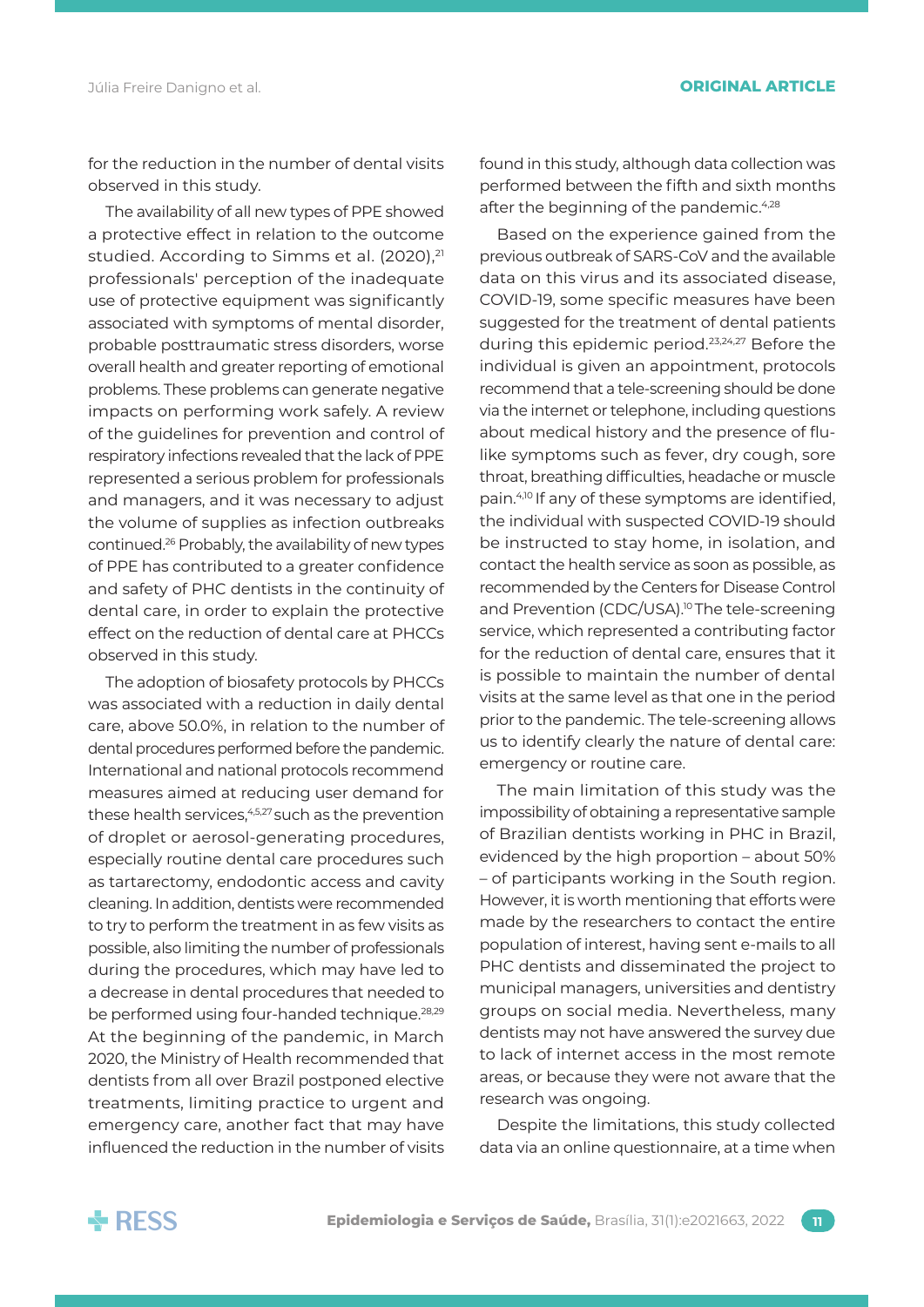there was no possibility of conducting face-to-face surveys. Thus, it was possible to provide information on the effects of COVID-19 on dental care in PHC during the first wave of the pandemic in Brazil, and identify the difficulties encountered by dentists and the actions implemented by managers of Health Departments in the country in the face of insecurity about the modes of transmission of the disease, lack of personal protective equipment – PPE – and the need to maintain oral health care services for the population.

The results presented suggest that the COVID-19 pandemic caused a reduction of more than 50%

in dental procedures performed by most dentists working in PHC in Brazil. Due to this problem, it is possible that there may be pent-up demand of users with different oral health needs and the change in the profile of those who seek the service due to the delay or non-performance of dental procedures. It is worth highlighting that the guidelines and recommendations disseminated by health authorities, after the emergence of COVID-19, guided the necessary adaptations in health services and thus enabled the maintenance of dental care, even with restrictions, contributing to the reduction of the impact of COVID-19 pandemic on oral health indicators of the Brazilian population.

#### **AUTHORS' CONTRIBUTION**

Danigno JF, Echeverria MS, Tillmann TFF, Liskoski BV, Silveira MGSS, Silva NRJ, Fernandez MS and Laroque MB collaborated with the conception and design of the manuscript, data analysis and interpretation, and drafting of the first version of the manuscript. Silva AER collaborated with the conception and design of the manuscript, data analysis and interpretation, and critical reviewing of the manuscript. All authors have approved the final version of the manuscript and declared themselves to be responsible for all aspects of the work, including ensuring its accuracy and integrity.

### **CONFLICTS OF INTEREST**

The authors declare they have no conflicts of interest.

**Correspondence:** Alexandre Emidio Ribeiro Silva | [aemidiosilva@gmail.com](mailto:aemidiosilva@gmail.com) **Received on:** 30/07/2021 | **Approved on:** 15/12/2021 **Associate Editor:** Isis Polianna Silva Ferreira de Carvalho

![](_page_11_Picture_10.jpeg)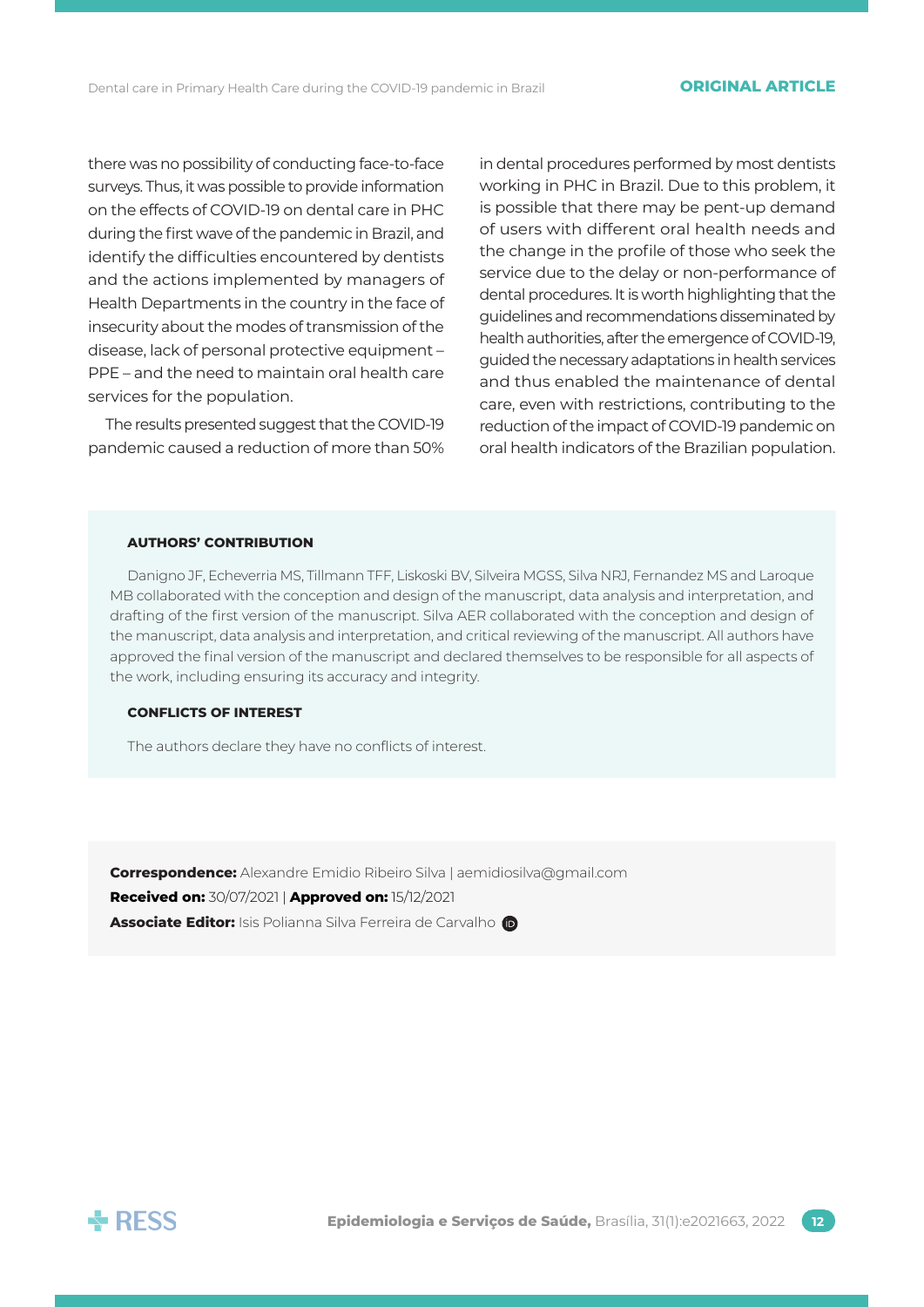# **REFERENCES**

- 1. World Health Organization. Coronavirus disease (COVID-19) dashboard [Internet]. Geneva: World Health Organization, 2020 [cited 2021 mar 26]. Available from: <https://covid19.who.int/>
- 2. Johns Hopkins University. COVID-19: dashboard by the Center for Systems Science and Engineering at Johns Hopkins University (JHU) [Internet]. [Baltimore]: Johns Hopkins University;2021 [cited 2021 mar 26]. Available from: <https://coronavirus.jhu.edu/map.html>
- 3. Van Doremalen N, Bushmaker T, Morris DH, Holbrook MG, Gamble A, Williamson BN, et al. Aerosol and surface stability of SARS-CoV-2 as compared with SARS-CoV-1. N Engl J Med 2020;382(16):1564-7. doi: 10.1056/NEJMc2004973
- 4. American Dental Association. ADA recommending dentists postpone elective procedures [Internet]. Illinois: American Dental Association; 2020 [update 2020 mar 16; cited 2021 apr 11]. Avaliable from: [https://www.ada.org/publications/ada-news/2020/march/](https://www.ada.org/publications/ada-news/2020/march/ada-recommending-dentists-postpone-elective-procedures) [ada-recommending-dentists-postpone-elective-procedures](https://www.ada.org/publications/ada-news/2020/march/ada-recommending-dentists-postpone-elective-procedures)
- 5. Conselho Federal de Odontologia. Manual de boas práticas em biossegurança para ambientes odontológicos [Internet]. Brasília: Conselho Federal de Odontologia; 2020 [citado 2021 jan 12]. Disponível em: [http://website.cfo.org.br/covid19-manual-de-boas-praticas-em-biosseguranca-para](http://website.cfo.org.br/covid19-manual-de-boas-praticas-em-biosseguranca-para-ambientes-odontologicos-e-lancado-com-apoio-institucional-do-cfo/)[ambientes-odontologicos-e-lancado-com-apoio-institucional-do-cfo/](http://website.cfo.org.br/covid19-manual-de-boas-praticas-em-biosseguranca-para-ambientes-odontologicos-e-lancado-com-apoio-institucional-do-cfo/)
- 6. Moraes RR, Correa MB, Queiroz AB, Daneris Â, Lopes JP, Pereira-Cenci T, et al. COVID-19 challenges to dentistry in the new pandemic epicenter: Brazil. PLoS One. 2020;15(11):e0242251. doi: 10.1371/journal. pone.0242251
- 7. Chisini LA, Costa FS, Demarco GT, Silveira ER, Demarco FF. COVID-19 pandemic impact on paediatric dentistry treatments in the Brazilian Public Health System. Int J Paediatr Dent. 2021;31(1):31-4. doi: 10.1111/ipd.12741
- 8. Chisini LA, Sartori LRM, Costa FDS, Salvi LC, Demarco FF. COVID-19 pandemic impact on prosthetic treatments in the Brazilian Public Health System. Oral Dis. 2020;00:1-3. doi: 10.1111/odi.13668
- 9. Cunha AR, Antunes JLF, Martins MD, Petti S, Hugo FN. The impact of the COVID-19 pandemic on oral biopsies in the Brazilian National Health System. Oral Dis. 2020;00:1-4. doi: 10.1111/odi.13620.
- 10. Centers of Disease Control and Prevention. Interim infection prevention and control guidance for dental settings during the COVID-19 [Internet]. [Atlanta]: Centers of Disease Control and Prevention; 2020 [update 2020 dec 14; cited 2021 jan 12]. Available from: [https://www.cdc.gov/coronavirus/2019](https://www.cdc.gov/coronavirus/2019-ncov/hcp/dental-settings.html) [ncov/hcp/dental-settings.html](https://www.cdc.gov/coronavirus/2019-ncov/hcp/dental-settings.html)
- 11. Mhango M, Dzobo M, Chitungo I, Dzinamarira T. COVID-19 risk factors among health workers: a rapid review. Saf Health Work. 2020;11(3):262-5. doi: 10.1016/j.shaw.2020.06.001
- 12. Eysenbach G. Improving the quality of web surveys: the Checklist for Reporting Results of Internet E-Surveys (CHERRIES). J Med Internet Res 2004;6(3)e34. doi: 10.2196/jmir.6.3.e34
- 13. Conselho Federal de Odontologia. Quantidade geral de profissionais e entidades ativas [Internet]. Brasília: Conselho Federal de Odontologia; 2021 [update 2021 jun 24; citado 2021 nov 16]. Disponível em: <https://website.cfo.org.br/estatisticas/quantidade-geral-de-entidades-e-profissionais-ativos/>
- 14. Hallal PC, Hartwig FP, Horta BL, Silveira MF, Struchiner CJ, Vidaletti LP, et al. SARS-CoV-2 antibody prevalence in Brazil: results from two successive nationwide serological household surveys. Lancet Glob Health. 2020;8(11):1390-8. doi: 10.1016/S2214-109X(20)30387-9
- 15. Ministério da Saúde (BR). Painel Coronavírus [Internet]. Brasília: Ministério da Saúde; 2021 [citado 2021 mar 2]. Disponível em:<https://covid.saude.gov.br>
- 16. Oosthuysen J, Potgieter E, Fossey A. Compliance with infection prevention and control in oral healthcare facilities: a global perspective. Int Dent J. 2014;64(6):297-311. doi: 10.1111/idj.12134

![](_page_12_Picture_19.jpeg)